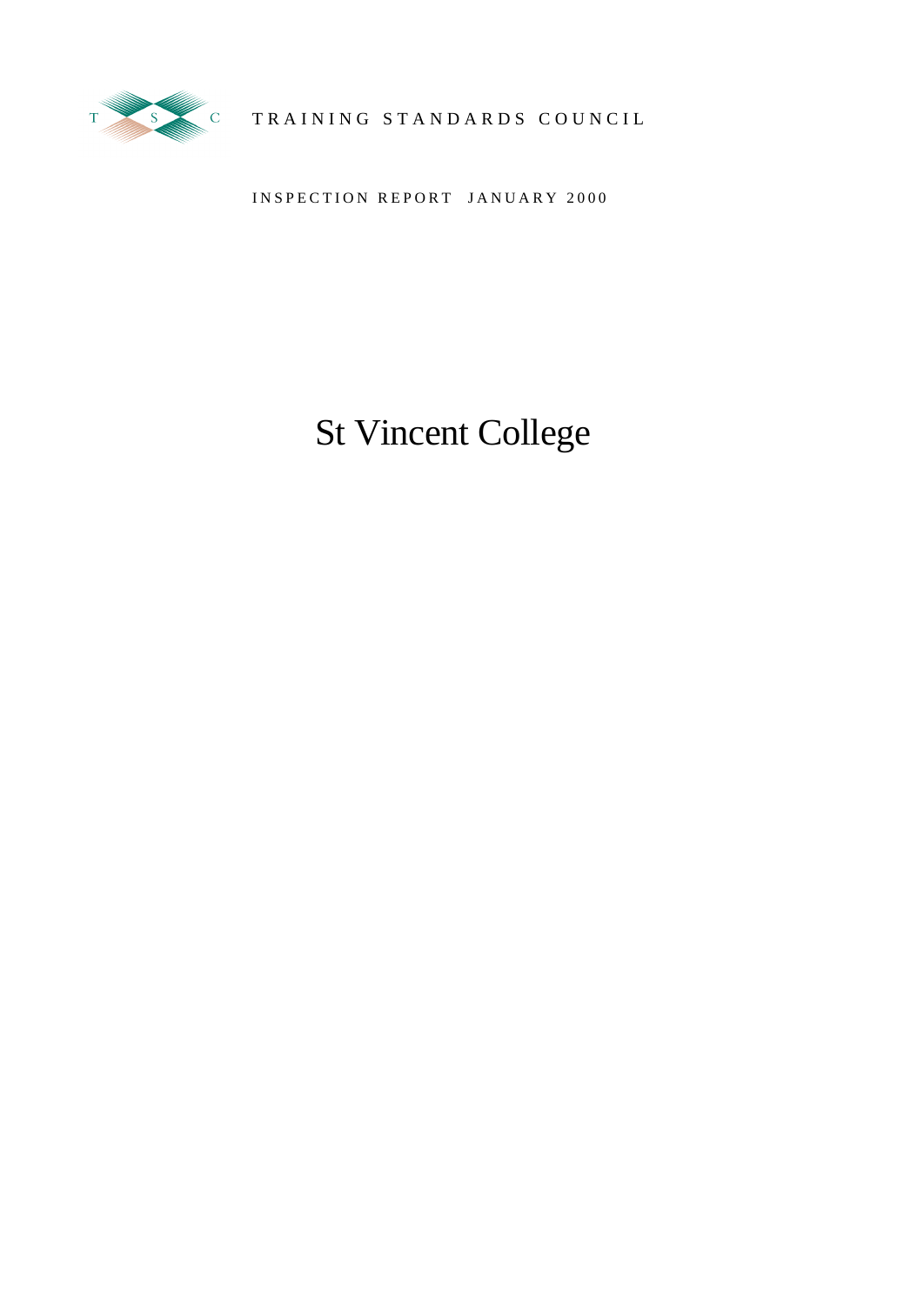

## **SUMMARY**

St Vincent College provides work-based training for adults. The foundation for work programme is good. There are good-quality training sessions and trainees are set demanding targets. Construction training is satisfactory. Off-the-job training is good although some trainees make slow progress. Equal opportunities, trainee support and management of training are all good. There is frequent monitoring of equal opportunities, a comprehensive initial induction programme for trainees and effective communications within the college and with external agencies. Quality assurance arrangements are satisfactory. Training is regularly monitored. Some quality assurance arrangements have not been in place long enough to demonstrate their effectiveness.

#### **GRADES**

| <b>OCCUPATIONAL AREAS</b> | <b>GRADE</b> | <b>GENERIC AREAS</b> |                     | <b>GRADE</b> |  |
|---------------------------|--------------|----------------------|---------------------|--------------|--|
| Construction              | ຈ            |                      | Equal opportunities |              |  |
| Foundation for work       |              |                      | Trainee support     |              |  |

| <b>GENERIC AREAS</b>   | <b>GRADE</b> |  |
|------------------------|--------------|--|
| Equal opportunities    |              |  |
| Trainee support        |              |  |
| Management of training |              |  |
| Quality assurance      |              |  |

### **KEY STRENGTHS**

- ♦ good off-the-job training
- ♦ good portfolios
- ♦ demanding targets set for trainees
- ♦ frequent monitoring of equal opportunities
- ♦ comprehensive induction programme
- ♦ wide range of additional support
- ♦ effective communications
- ♦ regular monitoring of training

#### **KEY WEAKNESSES**

- ♦ slow progress by some trainees
- ♦ some poor amenities for construction
- ♦ insufficient variety in training programmes
- ♦ inadequate monitoring of trainees' destinations
- ♦ insufficient analysis of management data
- ♦ some quality assurance arrangements not yet established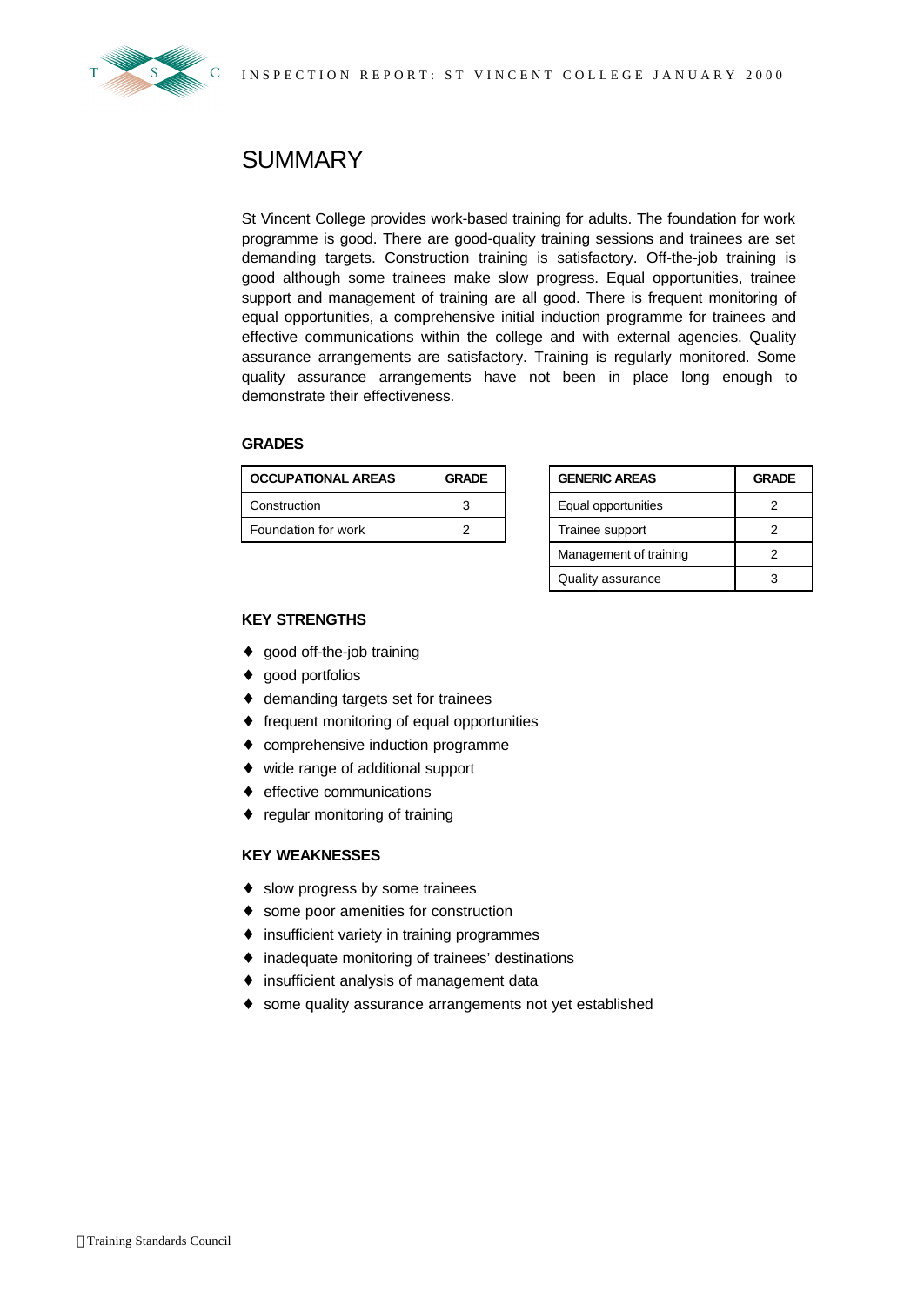

# INTRODUCTION

1. St Vincent College provides education and training for over 2,200 people. About half those who study at the college do so on a full-time basis. Over 90 per cent of those who enrol at the college full-time are aged between 16 and 18. Most are studying for general certificates of secondary education (GCSEs), general certificates of education advanced level (GCE A levels), general national vocational qualifications (GNVQs) at advanced, intermediate and foundation level and national vocational qualifications (NVQs). The college's main site is a former naval barracks in Gosport, Hampshire. It also operates its adult education programmes from five community schools in and around Gosport. Most of the college's work is funded by the Further Education Funding Council (FEFC).

2. For some years, the college has offered training for the long-term unemployed, in order to encourage lifelong learning and to widen participation among underrepresented groups. For just over two years the college has offered work-based learning for unemployed adults in construction and foundation for work through a contract with Hampshire Training and Enterprise Council (TEC). The college is also funded through the Single Regeneration Budget (SRB) and European Social Fund (ESF). This allows trainees who complete the TEC-funded work-based training programmes to be supported on a work placement and work towards an NVQ at level 2 with part-time attendance at the college. The college provides fulltime education and training to unemployed young people eligible for the New Deal, under contract to the Employment Service as part of the Portsmouth and South East Hampshire Unit of Delivery.

3. The college has 25 TEC-funded trainees, all unemployed adults, 14 of whom are in construction and 11 are on the foundation for work programme. There are two New Deal clients, both working in construction. Construction training is carried out in a workshop some distance from the main college buildings. Foundation training takes place in a suite of training rooms in what was the old rifle range of the naval barracks, adjacent to the college indoor swimming pool and near the college leisure centre.

4. Gosport is a relatively deprived area in a relatively prosperous county. In Gosport, the main sources of employment are the retail, business services and construction sectors. Unemployment is 4.6 per cent against a national average of 3.8 per cent and an average in Hampshire of 1.7 per cent. There is a major project in the area known as the Portsmouth Harbour Regeneration Employment Programme to boost local employment. As part of this programme, the Employment Service, Hampshire TEC, local authorities, colleges and employers have formed the Local Labour in Construction (LLiC) initiative. This is designed to help local unemployed people to gain secure local jobs through training in construction skills, leading to qualifications and registration in their chosen crafts. St Vincent College is a participant in the LLiC project. The target group is those who have been unemployed for over six months. Some people who may be disadvantaged when it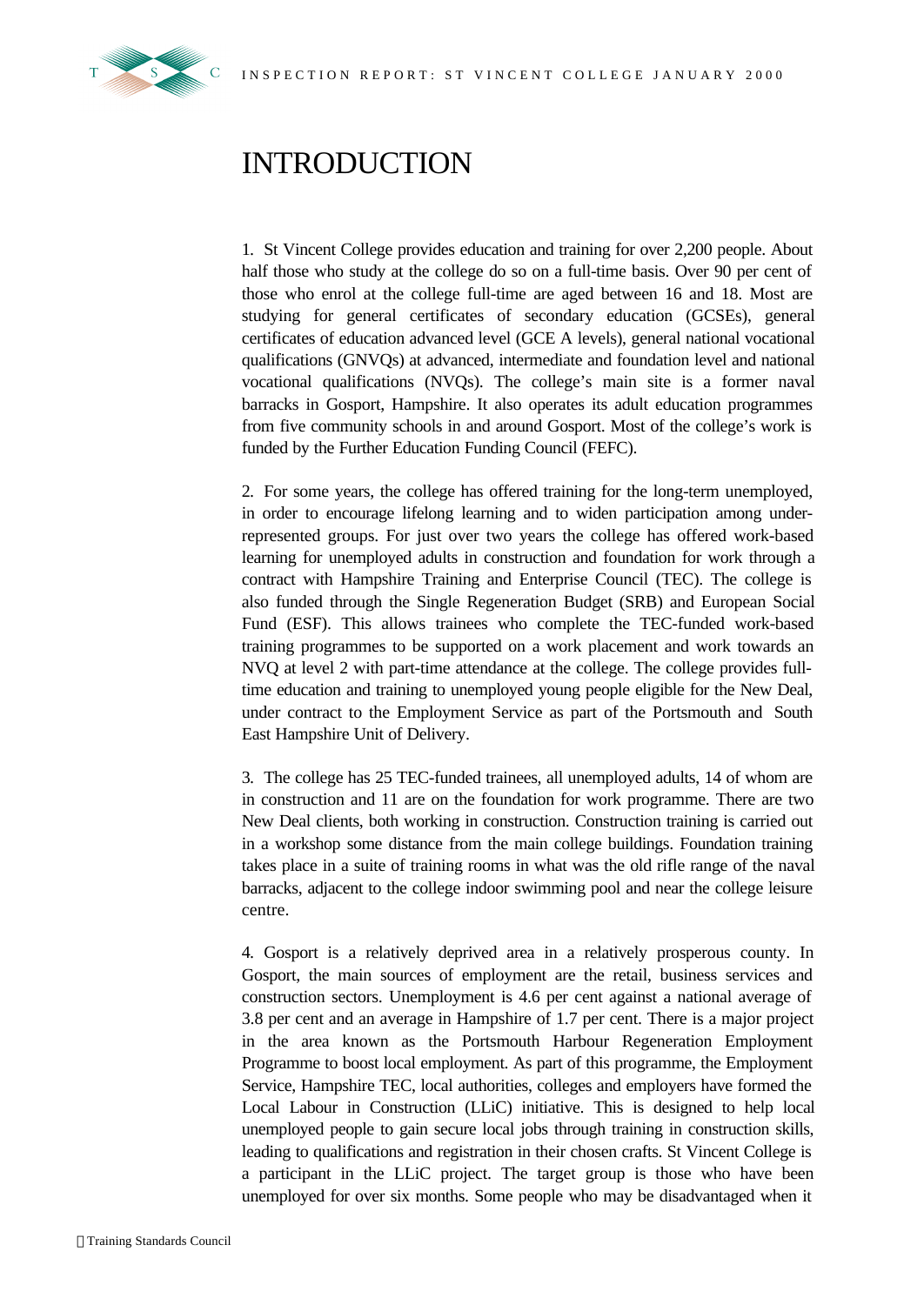

comes to finding a job, including those from minority ethnic groups and people with learning difficulties or disabilities, can qualify sooner. The proportion of the population in Gosport from minority ethnic groups is 1.1 per cent. This is similar to that in Hampshire, which is 1.3 per cent.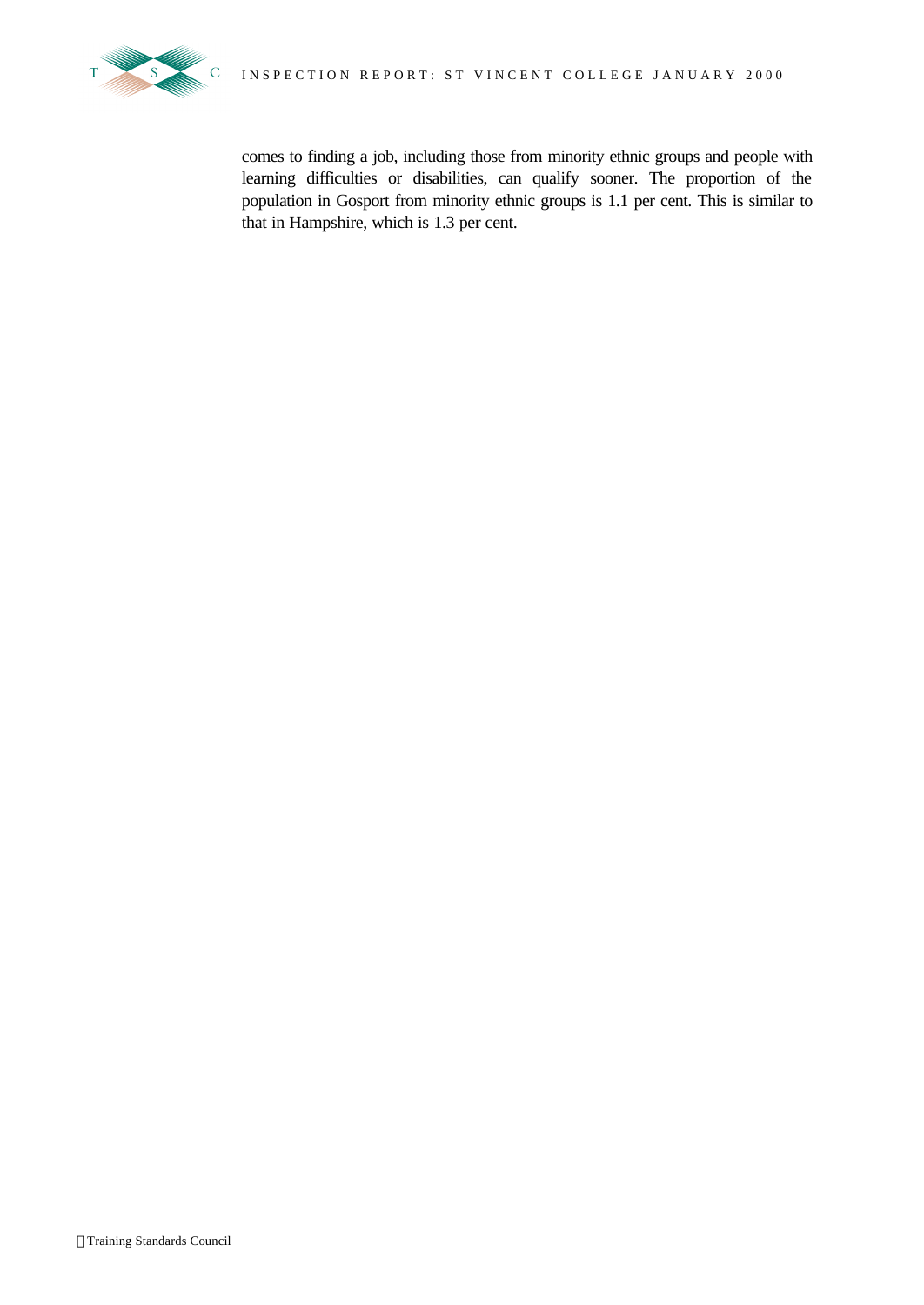

# INSPECTION FINDINGS

5. The college produced its self-assessment report in November 1999. This is the second self-assessment report it has written on its government-funded, work-based training. It has produced a number of self-assessment reports on its other activities for the FEFC. All staff are involved in the self-assessment process, including writing the occupational parts of the report. Staff are also involved in discussions on the generic aspects. Senior managers of the college including the principal, viceprincipals, quality assurance director and chair of the equal opportunities committee are also involved in self-assessment of work-based training. The lifelong learning director compiles the self-assessment report, which is reviewed by the college's management team at one of its meetings, and is then presented to the college board. The report complies with the requirements of *Raising the Standard*.

6. The inspection of TEC-funded, work-based training was carried out at the same time as an inspection of the college by the FEFC. The two inspection teams worked together closely, sharing evidence where appropriate. For the inspection of the TEC-funded, work-based training, a team of three inspectors spent a total of nine days at the college. Sixteen trainees were interviewed representing 64 per cent of the total. Six members of the college's staff were also interviewed. Seven training sessions were observed. A grade was awarded for each of the sessions observed. The grades are presented in the table below.

|                     | <b>GRADE 1</b> | <b>GRADE 2</b> | <b>GRADE 3</b> | <b>GRADE 4</b> | <b>GRADE 5</b> | <b>TOTAL</b> |
|---------------------|----------------|----------------|----------------|----------------|----------------|--------------|
| Construction        |                |                |                |                |                | 3            |
| Foundation for work |                |                |                |                |                |              |
| <b>Total</b>        |                | 5              |                |                |                |              |

Grades awarded to instruction sessions

### **OCCUPATIONAL AREAS**

#### **Construction Grade 3**

7. St Vincent offers adult programmes in carpentry and joinery, and painting and decorating. Both programmes are scheduled to last 16 weeks but can be extended to a maximum of 26 weeks to allow trainees to complete their training plan. Trainees are registered for a level 2 NVQ in one of the two disciplines. The training plan for all trainees is to complete two units of the NVQ. Trainees have the opportunity to return to the training centre on a part-time basis to complete their NVQ after they have finished their initial training. The LLiC scheme funds this element of the training. There are 14 trainees, nine in carpentry and joinery and five in painting and decorating. All training is carried out in the college's training centre although most trainees gain some work experience through refurbishment projects within the college. The training centre has two workshops, one for painting and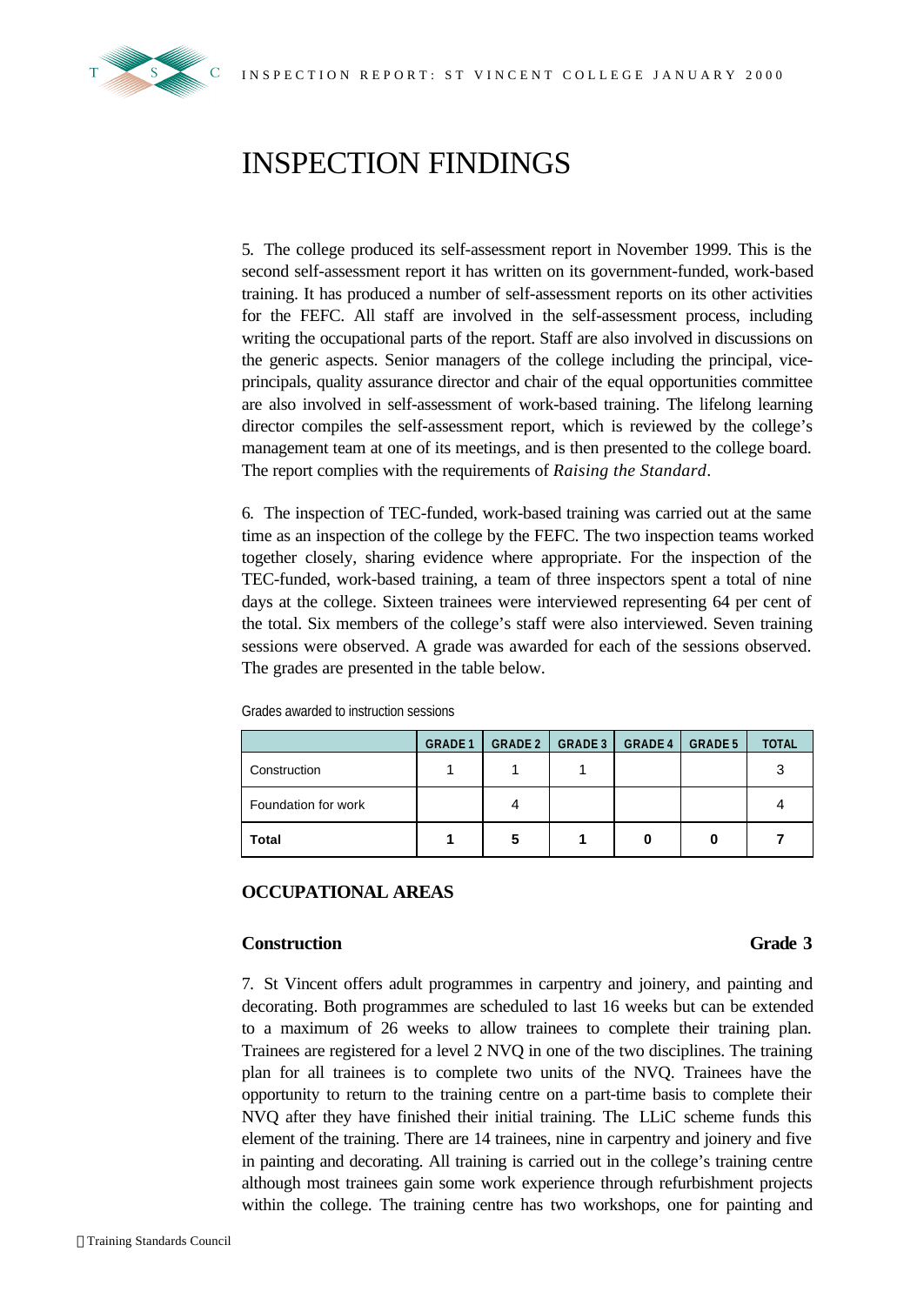

decorating and one for carpentry and joinery, and two staff offices. The centre has no inside toilet facilities or rest room for trainees.

8. There are three training staff. Two are qualified as assessors while the other is working towards appropriate assessor qualifications. One is qualified as an internal verifier and one is working towards the qualification. All internal verification is subcontracted. Overall, 41 per cent of trainees complete two or more units of their NVQ. This includes 23 per cent of trainees who complete the full NVQ at level 2 while in full-time training at the college. The average achievement rate on Hampshire TEC's work-based training for adults programmes is 23 NVQs per 100 leavers. A further 10 per cent of trainees achieve one unit towards their NVQ. Thirty-one per cent of trainees leaving the programme go into a job. Trainees who do not achieve at least one unit of an NVQ remain in training for an average of nine weeks. Inspectors agreed with all the weaknesses and some of the strengths in the self-assessment report but also identified additional weaknesses. The college identified a number of strengths which represent no more than normal practice. Inspectors awarded a lower grade than that given in the self-assessment report.

#### *STRENGTHS*

- ♦ good off-the-job training
- ♦ particularly good portfolios
- ♦ high achievement rates in painting and decorating

#### *WEAKNESSES*

- ♦ weak assessment practice in carpentry and joinery
- ♦ slow progress for some trainees
- ♦ some poor amenities in the training centre

9. Off-the-job training is well structured and taught. Trainers demonstrate high levels of occupational competence and hold training qualifications. The training covers a broad range of practical skills and takes place in workshops which represent realistic working environments. There is a good range of training materials and resources in the workshops. Trainees are enthusiastic about their training and show very high levels of motivation. Training staff encourage and maintain good working relationships with the trainees. Trainees produce very goodquality portfolios of evidence, which they value. The portfolios contain a broad range of appropriate evidence, which is presented to a high standard. Trainees are aware of the requirements of their NVQ and understand the assessment process and the importance of their portfolios in that process. In painting and decorating, 60 per cent of trainees achieve an NVQ at level 2 during their full-time training at the college. This achievement rate is almost three times the average for Hampshire TEC over NVQs at all levels and is double the same average for all TECs in the south-east region. These results are achieved on a programme which is designed to enable trainees to achieve two units out of the seven for the full NVQ. Trainees believe that the qualifications will be of value in their efforts to achieve sustained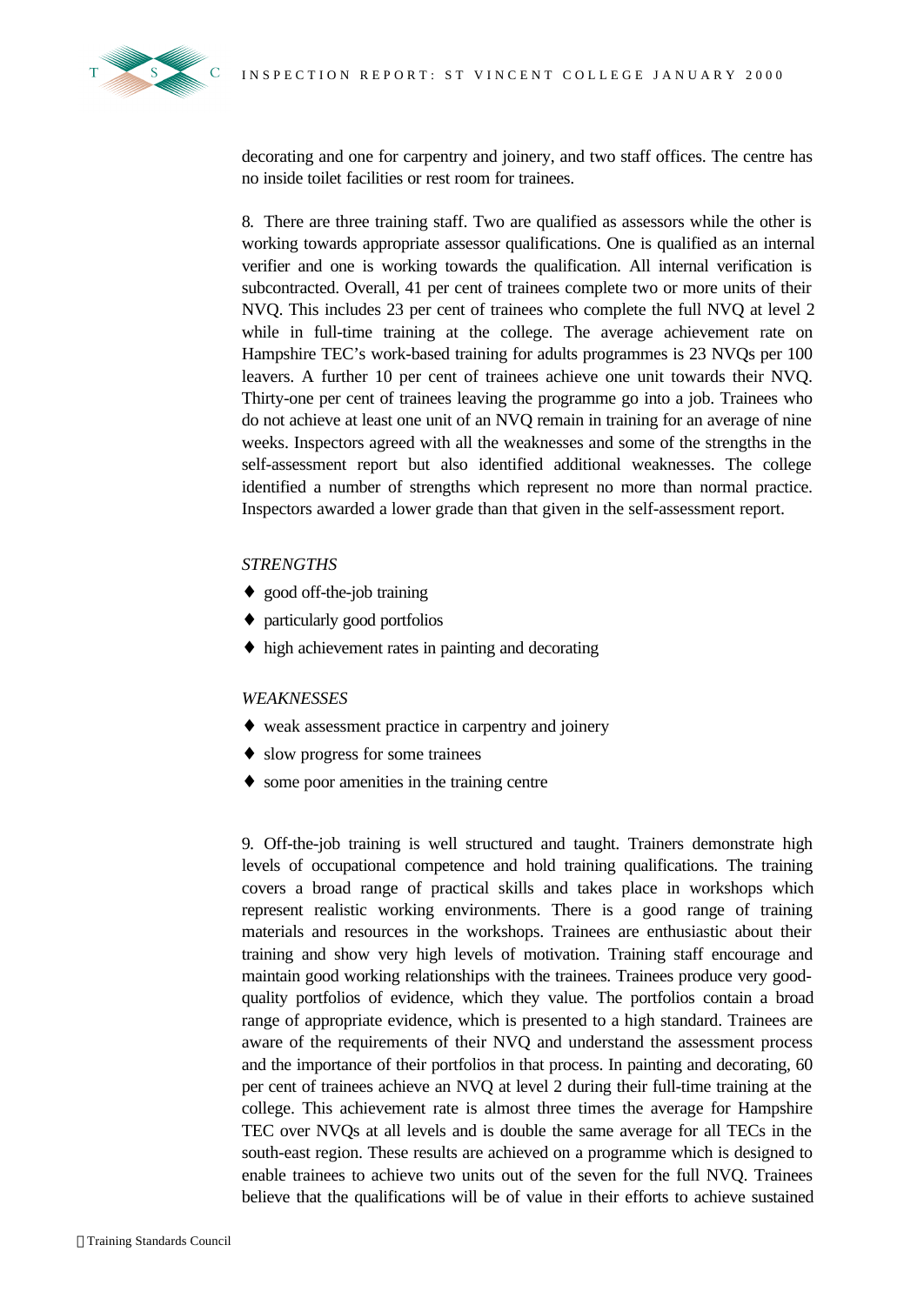

employment. Fifty per cent of painting and decorating trainees go into a job when they finish training. The average number of adult trainees in the Hampshire TEC region gaining employment when they leave training is 39 per cent and in the southeast it is 36 per cent.

10. Since the college assumed responsibility for the training centre six weeks ago, there has been no NVQ assessment in carpentry and joinery. The carpentry and joinery assessor used when the programme was subcontracted did not transfer with the change of ownership of the training centre. The carpentry and joinery trainer is qualified as an assessor but does not hold a qualification in carpentry and joinery despite having many years experience in this area. The trainer is registered for an NVQ at level 2 in carpentry and joinery and has submitted a portfolio to the awarding body. The trainer is unable to register as an assessor with the awarding body until the carpentry and joinery qualification is obtained. Since taking control of the training centre, the college has made arrangements for a subcontracted assessor in carpentry and joinery to carry out assessments. This subcontracted assessor has not yet visited trainees on the carpentry and joinery programme. No portfolios have been sent to the subcontracted assessor. Some trainees have left their training programme without receiving formal assessment of evidence that the training centre's internal records show has been produced.

11. Some trainees make slow progress. Fifty-six per cent of carpentry and joinery trainees fail to complete at least one unit towards their level 2 NVQ before leaving the programme. On average, these trainees spend 10 weeks at the training centre. The training centre is some distance from the nearest college buildings. The centre lacks indoor toilet facilities for staff and trainees' use, although chemical toilets are provided outside the building. There are no washing facilities in the centre. Temperatures in the centre fall below the statutory minimum during training sessions.

### **Foundation for work Grade 2**

12. St Vincent College offers a prevocational training programme for adults. The programme lasts from 14 to 26 weeks depending on individuals' needs. Trainees attend the college for 21 hours each week. The programme covers confidence building, preparation for work, job-search skills, basic skills development and work experience or practical skills development as appropriate, up to a maximum of 28 days. Preparation for work includes health and safety, standards required at work, equal opportunities and customer service. The job-search training includes interview techniques, writing application letters, preparing a curricula vitae and using the telephone. A small number of trainees work towards an NVQ in administration at level 1. Trainees on work experience spend four days a week at the placement and attend college on the fifth day. The final two weeks of the programme consists of an intensive job search for trainees who have not already achieved a job. On the basis of an initial assessment, trainees are set up to six targets or 'milestones' to achieve during their training.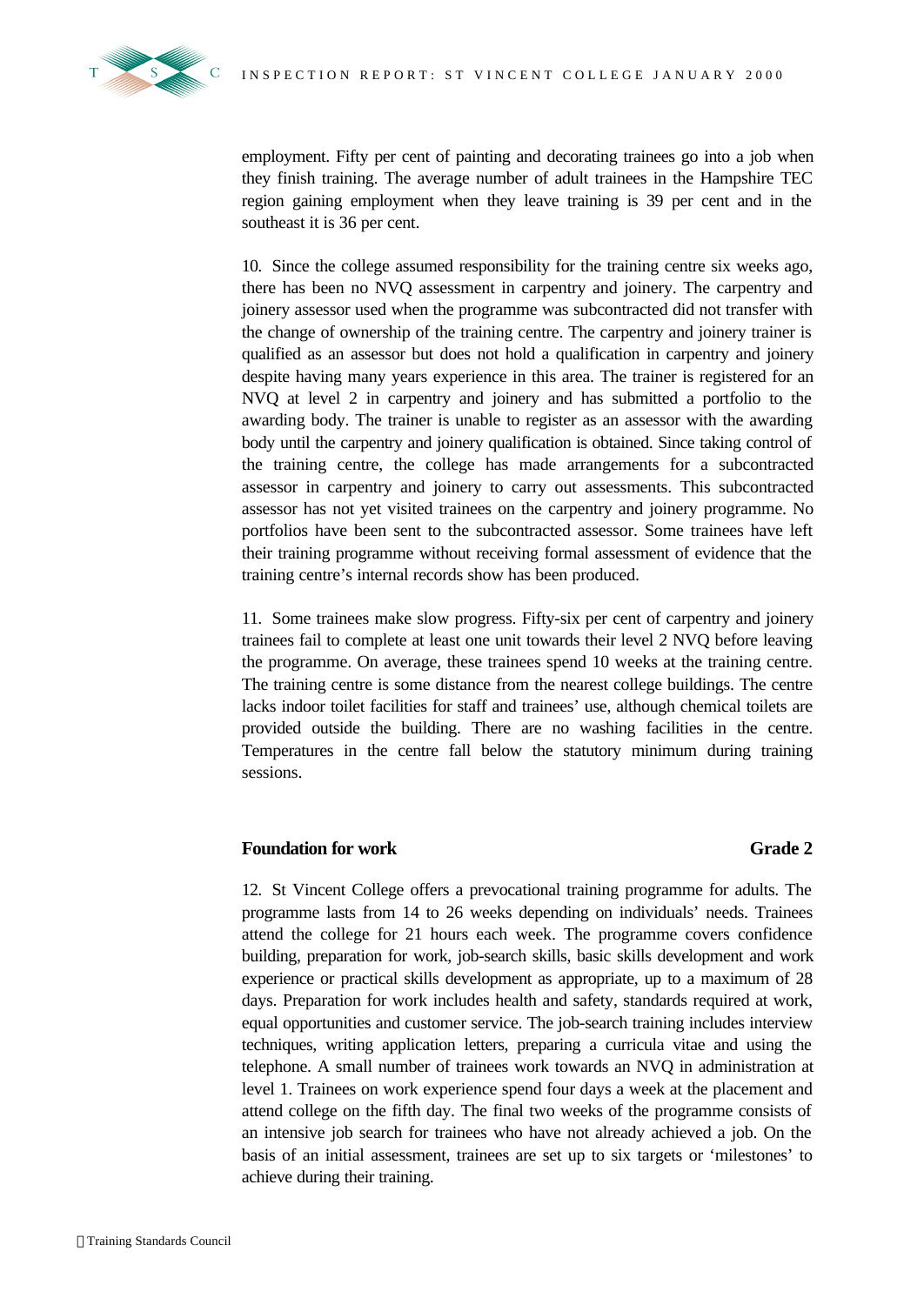

13. There are two full-time and one part-time members of staff. All the staff have teacher or training qualifications, one covering basic skills. One member of staff is a qualified assessor and carries out all assessments. A member of the college's staff from another department carries out internal verification. Training takes place in training rooms used only for the prevocational programme. These are located away from the main college buildings, adjacent to the swimming pool and near the leisure centre. Trainees spend one afternoon each week in sporting or other activities not related to the core aspects of their training. There are 11 trainees. Sixty-three per cent of trainees remain on the programme for at least 14 weeks. Fifty per cent of trainees achieve all their milestones by the time they leave, while 42 per cent of trainees go into a job on leaving. The destinations of most of the other leavers are unknown. The self-assessment report provides an accurate assessment of the prevocational programme. Inspectors agreed with the strengths and weaknesses and awarded the same grade as that given by the college.

#### *STRENGTHS*

- ♦ high standard of training
- ♦ demanding individual targets for trainees
- ♦ effective, frequent progress reviews
- ♦ well-planned work experience

#### *WEAKNESSES*

- ♦ narrow range of qualifications offered
- ♦ little practical training for some trainees

14. Training is of a high standard. Training sessions are animated, with good contributions from trainees. The session plans are detailed and targeted at the particular group being taught. Creative examples of real-life situations are used as the basis for most sessions. Training is at a level and pace which matches trainees' abilities. The range of trainees' abilities in any one session is often wide. Trainers ensure that each trainee receives sufficient individual attention to enable them to progress at an appropriate pace. The staff to trainee ratio is high and groups are small in most sessions. Good use is made of staff from other departments to support the training when necessary. Often this is on a voluntary basis by the staff concerned.

15. Trainees' milestones are demanding. Up to six milestones are set for each trainee, based on an initial assessment. The initial assessment includes nationally recognised literacy and numeracy tests as well as a self-assessment by trainees of their own needs. The results of initial assessments are used effectively to ensure that trainees have realistic learning plans. Trainees take an active role in defining their training programme and setting their personal milestones at the start of the programme. The milestones cover all the key elements of the programme. Fifty per cent of trainees achieve all of their personal milestones. Achievement rates for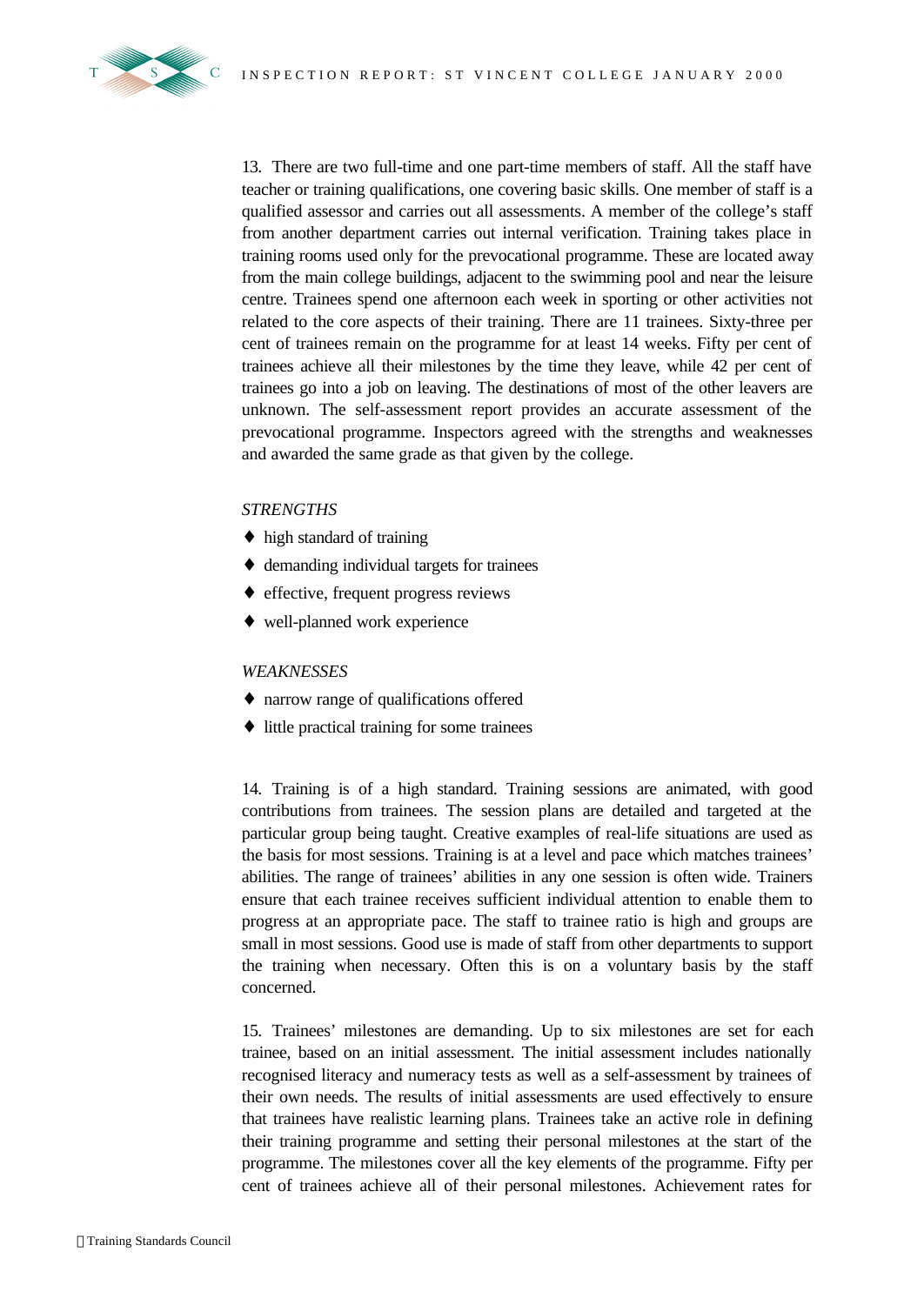

nationally recognised qualifications in literacy and numeracy at either entry level or level 1 are good. Eighty-eight per cent of trainees who register for the literacy qualification achieve it, while 72 per cent achieve the numeracy qualification. All trainees to date who have registered for the level 1 NVQ in administration have achieved the qualification. Progress towards the milestones is reviewed frequently during training. Where necessary, the milestones are redefined as a result of the progress reviews. Trainees participate fully in this process. Trainees also receive informal feedback on their progress during most training sessions.

16. Many trainees attend 28 days of work experience during the programme. The work experience is carefully planned. Each placement is individually and sensitively negotiated according to trainees' needs and interests. Possible work placement opportunities are discussed with trainees at reviews and use is also made of the college's database to identify appropriate employment opportunities. The work provided is varied. One trainee achieved a place as a pest control officer. Others have been placed in voluntary work and construction. Work experience placements are carefully monitored with special attention given to health and safety. The placement provider receives full and clear information about the trainee's objectives and skills and the type of supervision and assessment required.

17. Some trainees complete the programme without achieving a recognised qualification. These trainees do not have the ability to achieve literacy or numeracy qualifications at entry level and no other recognised qualification is offered. Under these circumstances, the college issues its own course completion certificate. Only 45 per cent of trainees have an external work experience placement. There is no practical element to the training programme for those trainees who do not gain external work experience. There are few opportunities for work experience in the college, although some trainees have participated in some of the college-based work experience projects run under the construction programme.

### **GENERIC AREAS**

### **Equal opportunities Grade 2**

18. St Vincent College has an equal opportunities policy which applies to staff, students and trainees. A standing committee exists to monitor and review the effectiveness of the policy and the college's general approach to equal opportunities issues. The work-based training manager sits on this committee and acts as a link to the training centre's staff and trainees. The college holds staff training days where equal opportunities training and awareness-raising sessions are included. The college diary contains sections on the college's approach to equal opportunities, harassment, bullying and the support available for people with disabilities. The diary also contains details of the college's grievance and disciplinary procedures. All trainees are given a copy of the college diary during their induction. Equal opportunities issues form an integral part of the induction plan used by trainers. Training in equal opportunities forms part of the prevocational programme. In the Hampshire TEC area, 2.1 per cent of the population are from a minority ethnic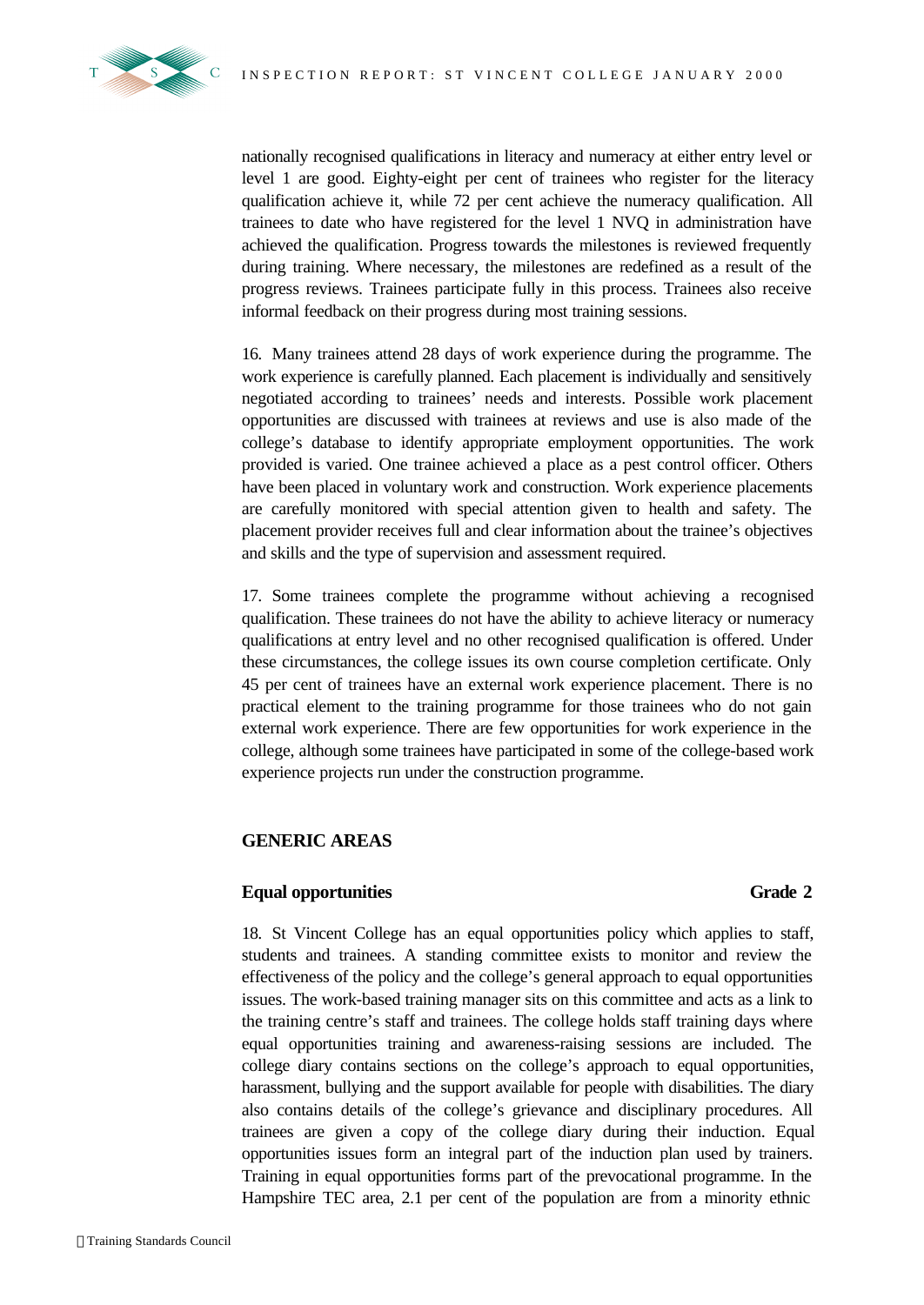



group. The college's self-assessment of equal opportunities accurately identified the strengths but failed to identify some of the weaknesses. Inspectors awarded the same grade as that given in the self-assessment report.

### *STRENGTHS*

- ♦ equal opportunities procedures regularly updated
- ♦ widespread promotion of good practice in equal opportunities
- ♦ high level of awareness of equal opportunities among trainees
- ♦ effective recruitment from under-represented groups

### *WEAKNESSES*

- ♦ some poor facilities for trainees with disabilities
- ♦ recruitment and selection procedures not monitored for equality of opportunity

19. The college frequently monitors its equal opportunities policy. The equal opportunities committee meets regularly to consider issues of equal opportunity across the college. Statistics on gender, disability and ethnicity are collected and analysed as a means of detecting any trends in retention or achievement. Improvements to the policy and procedures are identified and action plans developed. Implementation of the plans is followed up and their effectiveness monitored. Details of any changes are widely disseminated using the effective communications systems throughout the college. The committee feeds equal opportunities issues into the college's development plan. Staff training days regularly feature equal opportunities and methods on how to remove barriers to training. This training is also used to promote good practice throughout the college. Trainees' induction and progress reviews cover equal opportunities issues. Trainees have a good appreciation of the key issues relating to equal opportunities and of the college's stance on equal opportunities, which they can clearly recall. Trainees are aware of the procedure to follow should they have a grievance. Eight per cent of trainees are from a minority ethnic group and 20 per cent have a disability. The college has good links with local community groups and its marketing material shows positive images of trainees from under-represented groups.

20. Some of the general facilities in the areas used by trainees are unsuitable for those with disabilities. Their access to essential resources is restricted, so is the opportunity to experience inclusive training. The college does not monitor trainees referred to the programme for gender, ethnic group or disability. The effect of the selection process on each of these groups is not analysed.

### **Trainee support Grade 2**

21. Most potential trainees are referred to the college from the Employment Service. Some are recruited at the college's annual adult open evening. Others respond to the college's advertisements in the local media and to the college's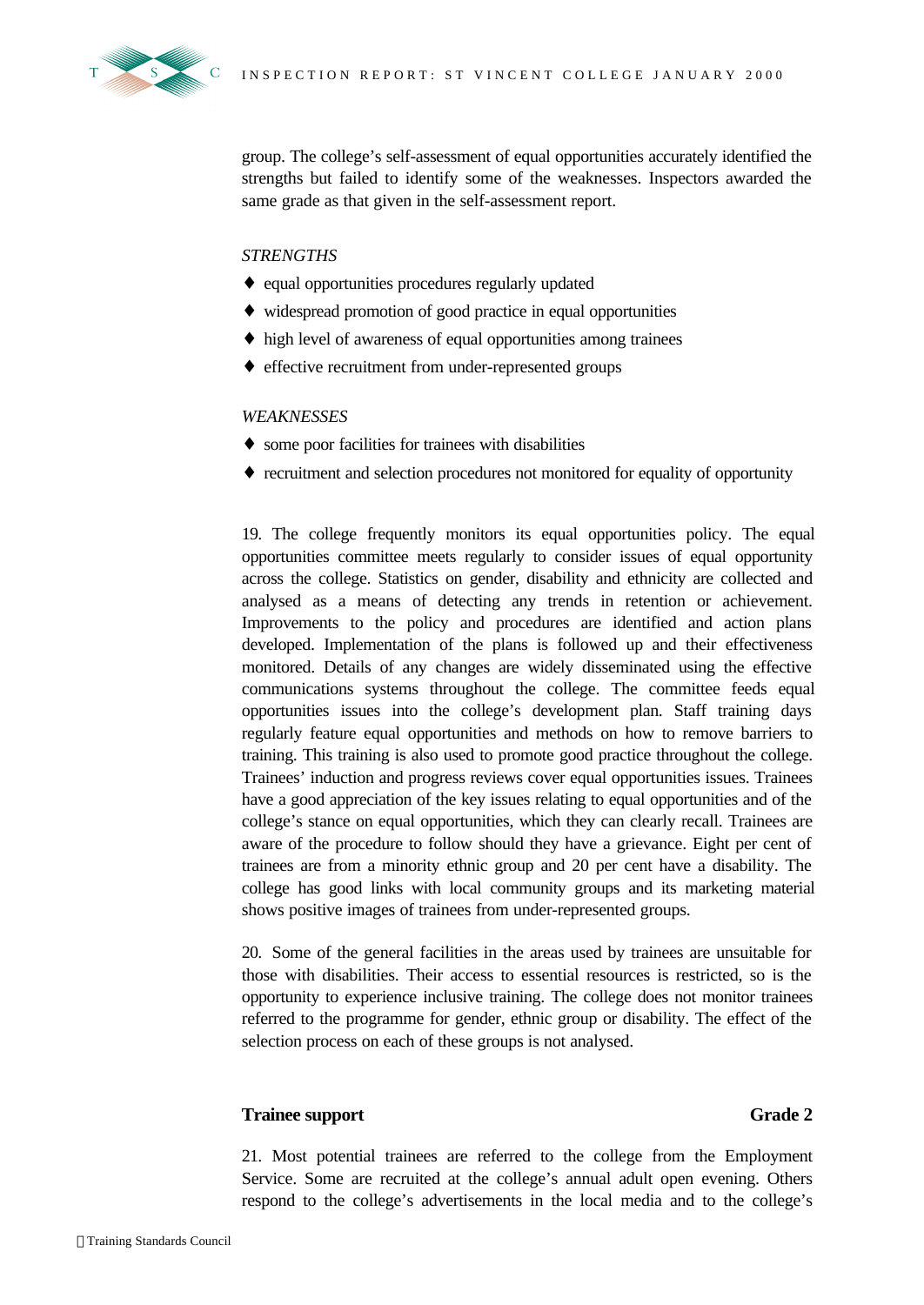

direct mail campaign. All applicants have an interview and an initial basic skills assessment. They are given a presentation on the options available and the content of the various programmes. Trainees receive an induction to the college and their programme when they first start. A further assessment of basic skills and an assessment of their previous experience and achievements are also carried out. A training plan is then prepared for each trainee. Trainees have daily access to training staff to discuss progress or any other issue. All of the college's support services are available to trainees. These include a learning support unit, library, a range of information technology resources, the student welfare service, and leisure and sport facilities. Trainees may also follow any adult education course run by the college free of charge. Trainees are given help and guidance in their search for a job, during and at the end of their programme. The self-assessment report provides an accurate assessment of trainee support. It includes all the strengths and one of the weaknesses identified by inspectors. The report does not identify the level of monitoring of trainees' destinations as a weakness. Inspectors awarded the same grade as that given by the college.

#### *STRENGTHS*

- ♦ good initial advice and guidance
- ♦ extensive induction programme
- ♦ wide range of additional support services available
- ♦ supportive and responsive staff

#### *WEAKNESSES*

- inadequate careers advice
- ♦ no monitoring of construction trainees' uptake of learning support

22. Trainees are given good advice to help them to make a realistic choice of programme. Trainees attend an initial interview at college when they are provided with information on the training programmes offered and undertake an initial basic skills assessment. Job and career opportunities are fully explored and full use is made of the college's careers advice facilities. The college has an annual adult open evening when information and advice is available from a range of training providers. This gives prospective trainees a broad view of all the options available locally, not just those on offer by the college. All trainees receive a detailed induction to their programmes. This includes an introduction to health and safety and equal opportunities. It also includes the college's complaints, grievance and disciplinary procedures as well as detailed information on the wide range of support and other services and facilities provided by the college. Trainees are given a variety of supporting documents to reinforce the induction and which provide reference material. This includes a copy of the college's diary, which provides detailed information on all facilities and activities within the college. Trainees provide feedback on their induction through an enrolment questionnaire. All trainees are satisfied with their induction.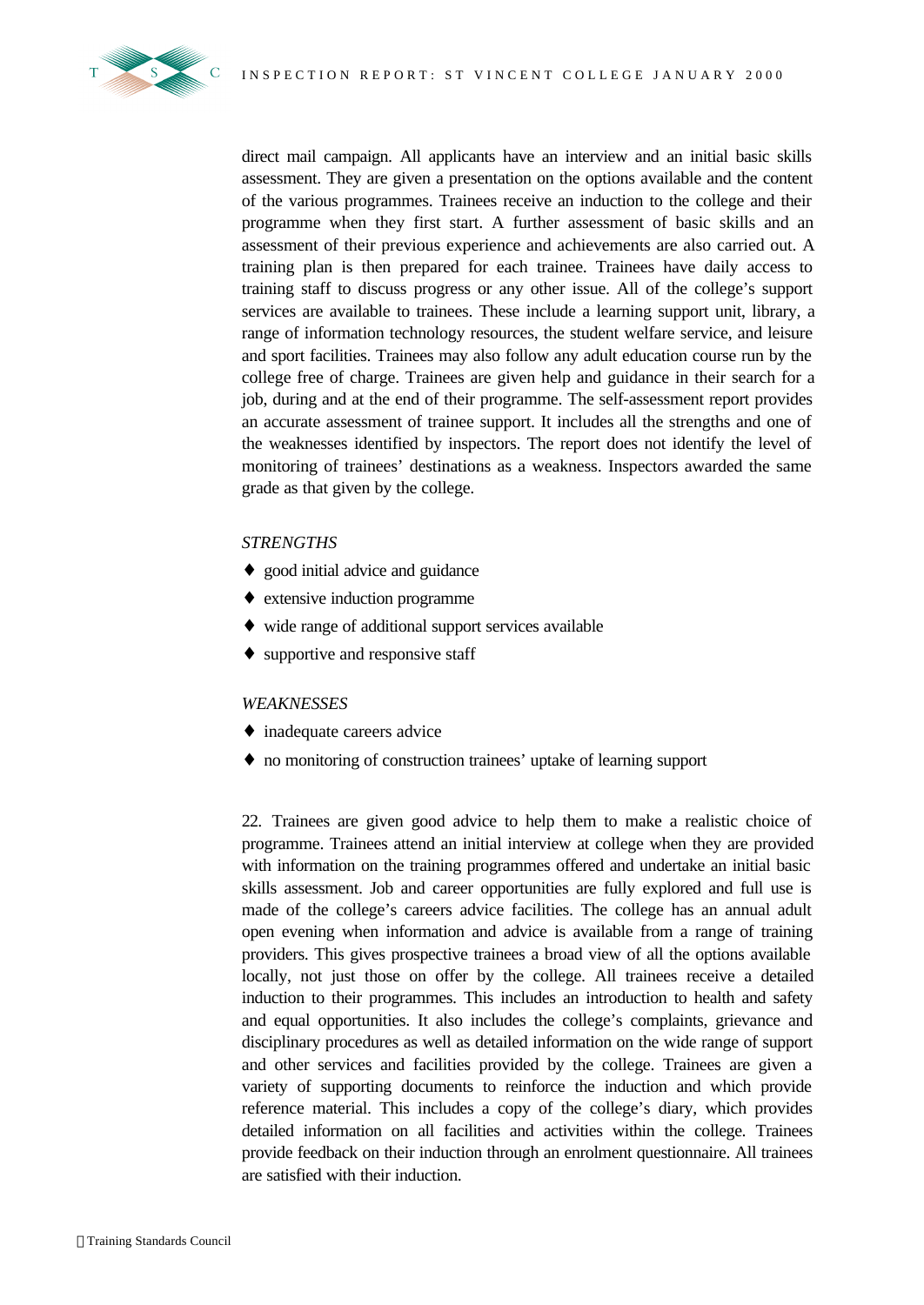

23. There is a wide range of support services available to trainees. These include use of the college's library, photocopying and computing facilities. The latter are up to date and allow access to the Internet. There is support for trainees with physical disabilities. Extensive advice and counselling services are available from qualified staff covering a variety of topics including alcohol, drugs, housing or financial problems. Trainees also have access to a wide range of external support agencies through the student welfare officer. Any additional support needs are identified at an early stage and recorded on trainees' individual files. As part of their training programmes, trainees participate in a sports afternoon once a week when they may use the sports hall, swimming pool or outdoor sports facilities. Attendance is compulsory but trainees not able or unwilling to undertake physical sports participate in other activities such as chess. Staff also take part in these sessions with the trainees. This benefits trainees and helps to ensure that trainees attend the sessions. Staff are responsive to trainees' needs both during formal training sessions and more generally. In addition to formal reviews, trainees meet regularly with the staff who are accessible and are available to support them individually on a daily basis. Trainees' absences are carefully monitored and effectively followed up by staff. Attention is given to personal problems and trainees are helped wherever possible. Staff accompany some trainees to job interviews to provide support. Staff also visit work experience placements regularly.

24. As trainees near the end of their programme, they are not given adequate careers advice to enable them to find an appropriate job. Some trainees' destinations are unknown and there is little follow-up from the college for all trainees. There is no monitoring of trainees' use of the learning support services offered by the college. Construction trainees are assessed for their learning support needs and made aware of the services available but the uptake is not monitored or recorded.

### **Management of training Grade 2**

25. St Vincent College has a well-defined organisational structure for work-based training. Responsibility for work-based training rests with the director of lifelong learning. There are five full-time staff. There is a vacancy for another full-time member of staff on the foundation for work programme. A member of staff from the basic skills department works on the programme, part-time, to cover this vacancy. Another member of staff from the mathematics department also provides support for numeracy training. The college took responsibility for the construction programme, its staff and the ownership of the construction training centre from a subcontractor in December 1999 at very short notice. The college has prepared a business plan for the integration of construction training into its other activities. All staff have a job description. They receive an annual appraisal and have a personal training and development plan. It is the college's policy that all training staff are formally trained as trainers and that all staff involved in work-based training are trained and qualified as assessors. All staff have a copy of the staff handbook. This includes information on health and safety, grievance and disciplinary procedures,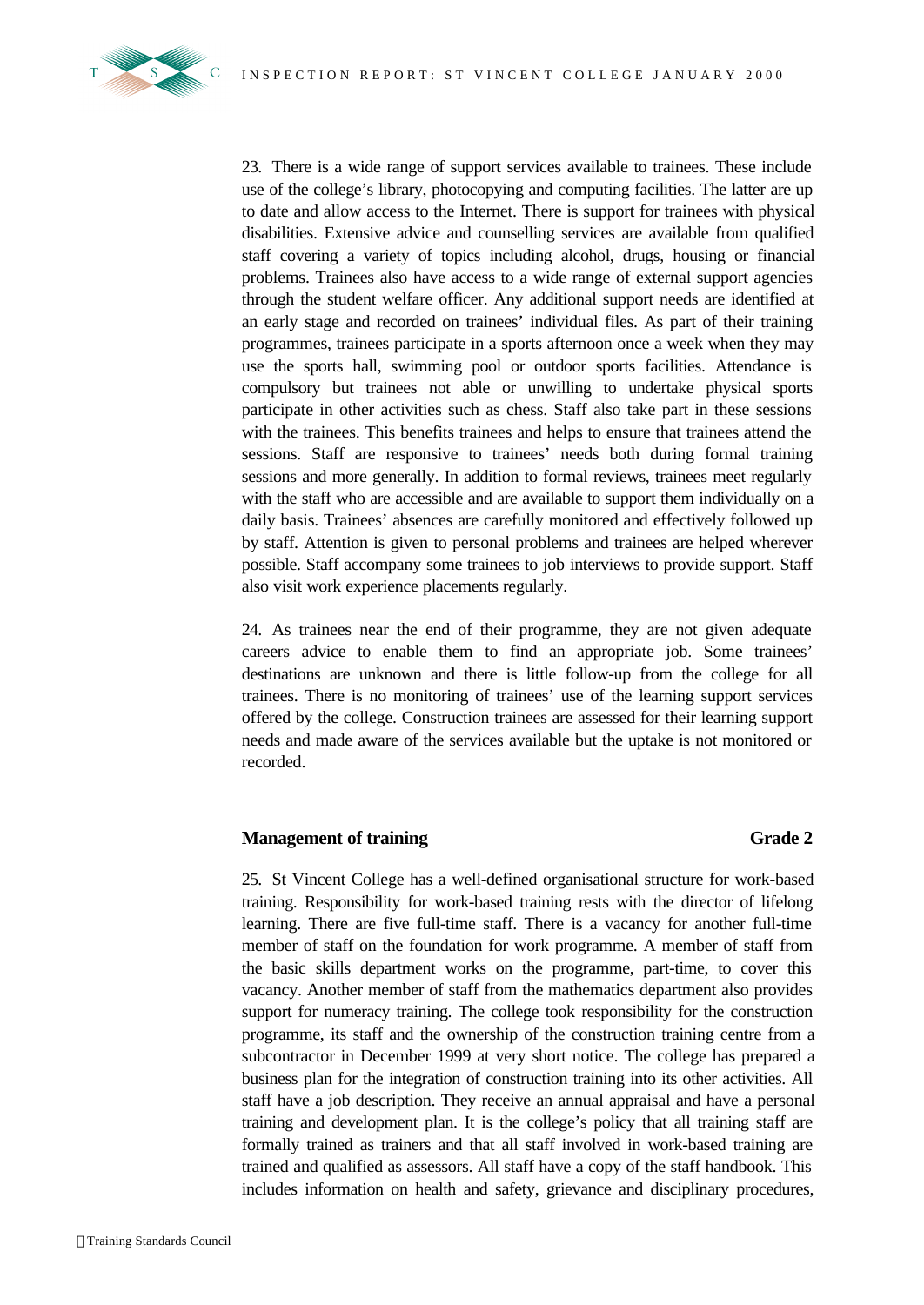

equal opportunities, staff development and quality assurance. The director of lifelong learning is a senior member of staff in the college and sits on a number of college committees. There are regular staff meetings. The college has a centralised management information system. The self-assessment report accurately identifies the strengths and weaknesses found by inspectors who awarded a higher grade than the college.

### *STRENGTHS*

- ♦ good staff appraisal and development
- ♦ effective communications
- ♦ continuous monitoring of implementation of development plan

### *WEAKNESSES*

♦ insufficient analysis of management data

26. There is good staff appraisal and development. Staff development is linked to the college's strategic plan and to departmental objectives and targets. Staff also have a personal development review to identify their individual professional development. There is a budget for staff development included in the college's financial planning. Use is made of both internal and external resources to provide staff training. Staff receive discounted rates on all adult education courses run by the college. The level of the discount depends on the relevance of the course to the individual's training and development plan. Management training is part of the development of all staff in management roles. The college also supports academic development and provides assistance for staff wishing to take first or higher degrees. Staff do not always receive feedback from their training.

27. Communication between trainers, trainees, the college and external agencies is good. Trainers and trainees meet daily. Trainees are kept informed of any developments affecting their training. This has been particularly effective in construction during its transfer from a subcontractor to the college. There is a weekly meeting involving foundation for work staff and a monthly meeting for construction staff. There is also a monthly meeting at which all staff are present. Minutes are kept of all meetings, with actions, responsibilities and timescales identified. The meetings provide effective two-way channels of communication within the work-based training area and also with the college as a whole. There are also good communications with appropriate external bodies. The lifelong learning director is a director of a local development trust. This allows both access to and input into local training activities. There are good links and effective working relationships with the Employment Service, as well as other bodies involved in the regeneration of the local economy.

28. The college has a development plan for work-based training. This plan is prominently displayed in both the construction training centre and the foundation for work centre. Progress against the plan is monitored frequently. The development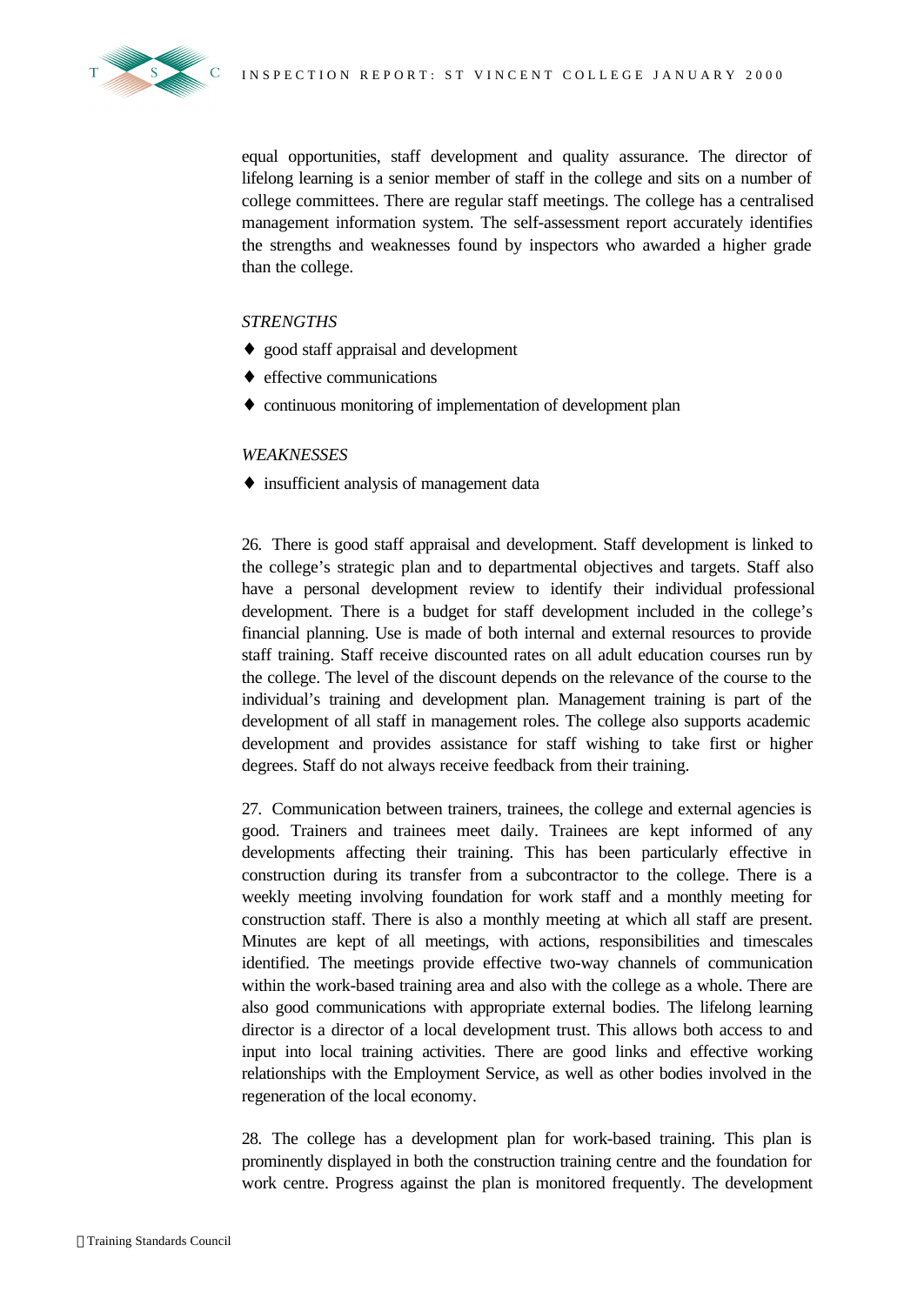

plan is a regular item at the monthly team meeting. All staff are aware of what is required of them and when actions have to be implemented. Achievements are annotated on the displayed plan. This means that progress against the plan is clearly visible to all staff.

29. There is insufficient analysis of management information to enable effective planning in some areas. Information is available on the college's centralised information system. Not all staff have direct access to this system. Some departmental information is kept on stand-alone systems which are not linked to the college's central system. Some information is difficult to access. There is no consistency in how some information is presented to managers from the departments. This makes analysis of the information difficult.

#### **Quality assurance Grade 3**

30. St Vincent College has a quality assurance policy and procedures. The policy is included in the staff handbook. Quality assurance procedures are generated and managed by the quality assurance director. Work-based training is included in the quality assurance procedures. All staff have copies of the procedures relevant to their activities. Qualified college staff carry out internal verification in foundation for work. Internal verification in construction is subcontracted to the previous owner of the construction training centre. There is an internal verifiers' handbook and an assessment handbook. These describe the college's procedures for assessment and verification of GNVQs and NVQs. Assessors receive a copy of the assessor's handbook, while college verifiers receive copies of both. Performance against contractual targets is regularly monitored. Instruction sessions are regularly observed. Feedback is obtained from trainees at the start and end of their training. All staff are involved in the self-assessment process and the preparation of the report. The self-assessment report includes the strengths but not the weaknesses identified by inspectors for this area. The weaknesses in the self-assessment report are factually correct but do not constitute significant weaknesses. The selfassessment report was prepared before the college assumed control of the construction training centre and its staff. Inspectors agreed with the grade given in the self-assessment report.

#### *STRENGTHS*

- ♦ regular monitoring of training
- ♦ good use of frequent feedback from trainees

#### *WEAKNESSES*

- ♦ no feedback from work placement providers
- ♦ no established quality assurance arrangements in construction